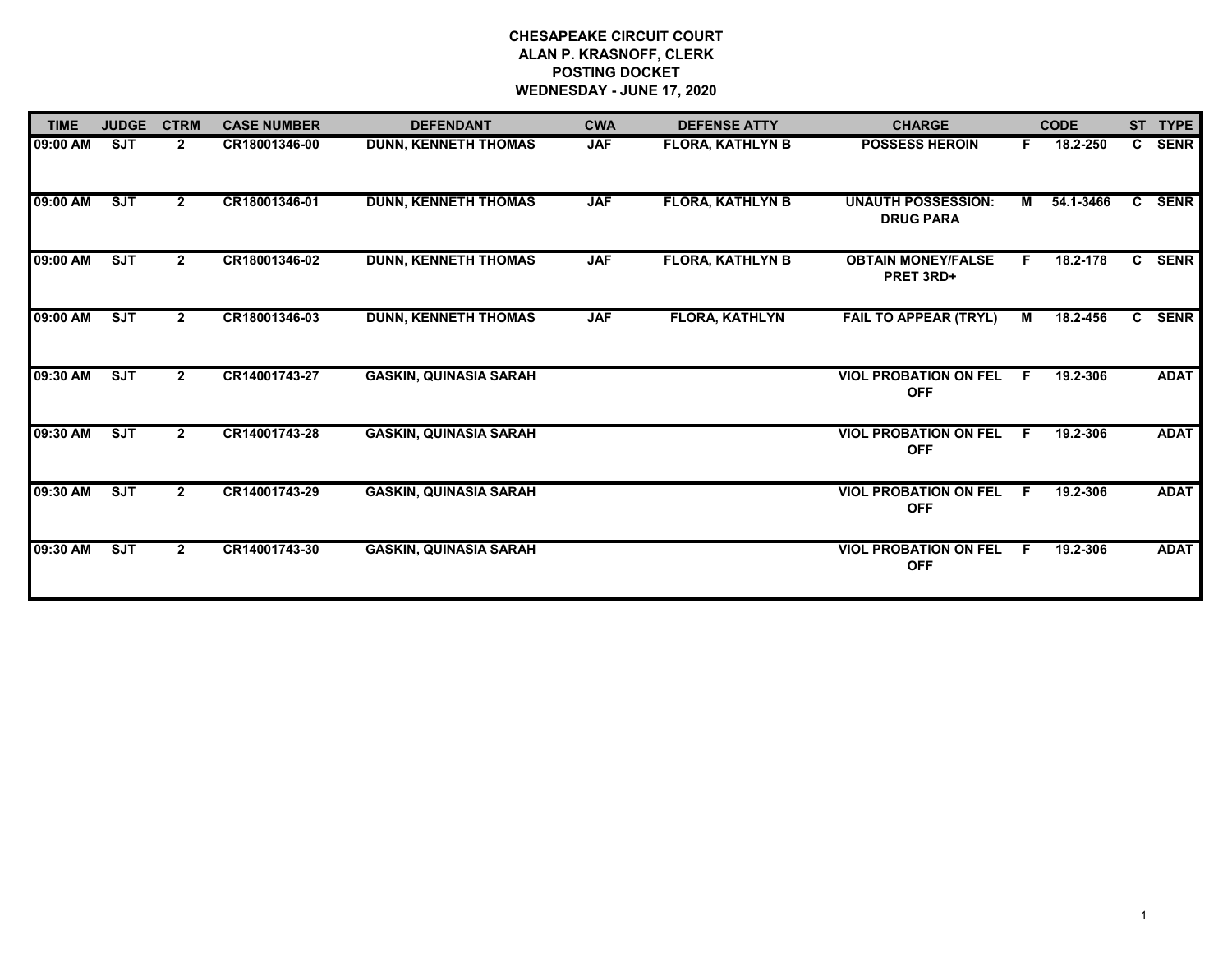## **CHESAPEAKE CIRCUIT COURT CIVIL MOTIONS DOCKET WEDNESDAY, JUNE 17, 2020**

| <b>Hearing</b><br>Time |            | Judge Court-<br>room | Case #                              | <b>Plaintiff</b>                             | <b>Defendant</b>                                             | <b>Plaintiff Attorney</b>               | <b>Defendant Attorney</b>  | <b>Hearing</b><br><b>Type</b> | <b>Duration</b>   |
|------------------------|------------|----------------------|-------------------------------------|----------------------------------------------|--------------------------------------------------------------|-----------------------------------------|----------------------------|-------------------------------|-------------------|
| 09:00 AM               | <b>JWB</b> | <b>WEBX</b>          | CL19007636-00                       | HICKS, FLOYD E; II                           | <b>FORD MOTOR COMPANY</b>                                    | <b>BYRUM, ROBERT</b>                    | <b>DUNNIGAN, JOHN P</b>    | C                             | 15M 0 H 0 D       |
| 09:30 AM               | <b>JWB</b> | <b>WEBX</b>          | CL19000306-00                       | <b>KERSHAW, ERIK D</b>                       | <b>KERSHAW, REBECCA C</b>                                    | <b>EASTON, KURT F</b>                   | <b>MESSMAN, MYKELL L</b>   | <b>PL</b>                     | 45M 0 H 0 D       |
| 09:30 AM               |            | JWB WEBX             | CL19000306-00                       | <b>KERSHAW, ERIK D</b>                       | <b>KERSHAW, REBECCA C</b>                                    | <b>EASTON, KURT F</b>                   | <b>MESSMAN, MYKELL L</b>   | <b>MOT</b>                    | 15M 0 H 0 D       |
| 14:00 PM JWB           |            | <b>WEBX</b>          | CL20002681-00                       | <b>CAVALRY SPV, LLC</b>                      | <b>DEACON, WILLIAM S</b>                                     | <b>CURIEL, TUOI</b>                     | PRO SE                     | <b>DJ</b>                     | 15M 0 H 0 D       |
| 14:30 PM               | <b>JWB</b> | <b>WEBX</b>          | CL20002889-00                       | <b>CAVALRY SPV I, LLC</b>                    | <b>PERON, LOUIS C</b>                                        | <b>CURRIEL, TUI</b>                     | PRO SE                     | DJ                            | 15M 0 H 0 D       |
| 15:00 PM JWB WEBX      |            |                      | CL20003159-00                       | <b>HITCHOCK, MICHAEL</b>                     | *HELPING HANDS MOVING<br><b>COMPANY</b>                      | <b>LARSEN, GREGORY S</b>                | <b>PROSE</b>               | <b>INJ</b>                    | 30M 0 H 0 D       |
| 09:00 AM MATA WEBX     |            |                      | CL20003135-00                       | <b>WILLIAMS-WHITE, ERICA</b><br><b>RENEE</b> | WHITE, GERRI D                                               | <b>MAIDEN, BESIANNE</b><br><b>TAVSS</b> | <b>MORRIS, DIALLO K</b>    | <b>PL</b>                     | 0M 1 H 0 D        |
|                        |            |                      | 10:15 AM MATA WEBX CJ19-78; CJ19-79 | IN RE JUVENILE APPEAL                        | IN RE JUVENILE APPEAL                                        | <b>ALOUPAS, CARMELOU</b>                | <b>MORRIS, DIALLOK</b>     | <b>SC</b>                     | OM1H0D            |
| 11:30 AM MATA WEBX     |            |                      | CJ18-43                             | IN RE JUVENILE APPEAL                        | IN RE JUVENILE APPEAL                                        | <b>HARDING, DARRELL</b>                 | <b>RENNINGER, NICHOLAS</b> | <b>MOT</b>                    | <b>OM 1 H 0 D</b> |
| 14:00 PM MATA WEBX     |            |                      | CL17004639-00                       | <b>CULPEPER, STACY LEE</b>                   | <b>SECOND SALE</b><br><b>CONSIGNMENT LLC</b>                 | <b>HEDGES, PAUL R</b>                   | SLAVEN, RONADL D; JR       | <b>DIS</b>                    | 15M 0 H 0 D       |
| 14:30 PM MATA WEBX     |            |                      |                                     |                                              | CL20001101-00 FOSTER, CHARLIE TERRELL FOSTER, LAKEGEA ANGELA | <b>WELLS, ALLYSON</b><br><b>DENISE</b>  | PRO SE                     | <b>FD</b>                     | 15M 0 H 0 D       |
| 9:00 AM                |            | RAB WEBX             | CJ18-104                            | IN RE JUVENILE APPEAL                        | IN RE JUVENILE APPEAL                                        | <b>WOODS, ELIZABETH</b>                 | ROOF, TIMOTHY              | <b>PRES</b>                   | 15M 0 H 0 D       |
| 14:00 PM               | <b>RAB</b> | <b>WEBX</b>          | CL20001469-00                       | <b>CROXTON, SHARON D</b>                     | <b>CROXTON, STEPEHN</b><br><b>EDWARD</b>                     | HARDING, DARRELL                        | <b>EASON, KURT</b>         | <b>PL</b>                     | 30M1H0D           |
| 09:00 AM               | <b>RDS</b> | <b>WEBX</b>          | CL18002361-00                       | <b>HERBORN, OK R</b>                         | <b>HERBORN, STEVEN A</b>                                     | <b>WOOTEN, KRISTI A</b>                 | PRO SE                     | <b>MOT</b>                    | 45M 0 H 0 D       |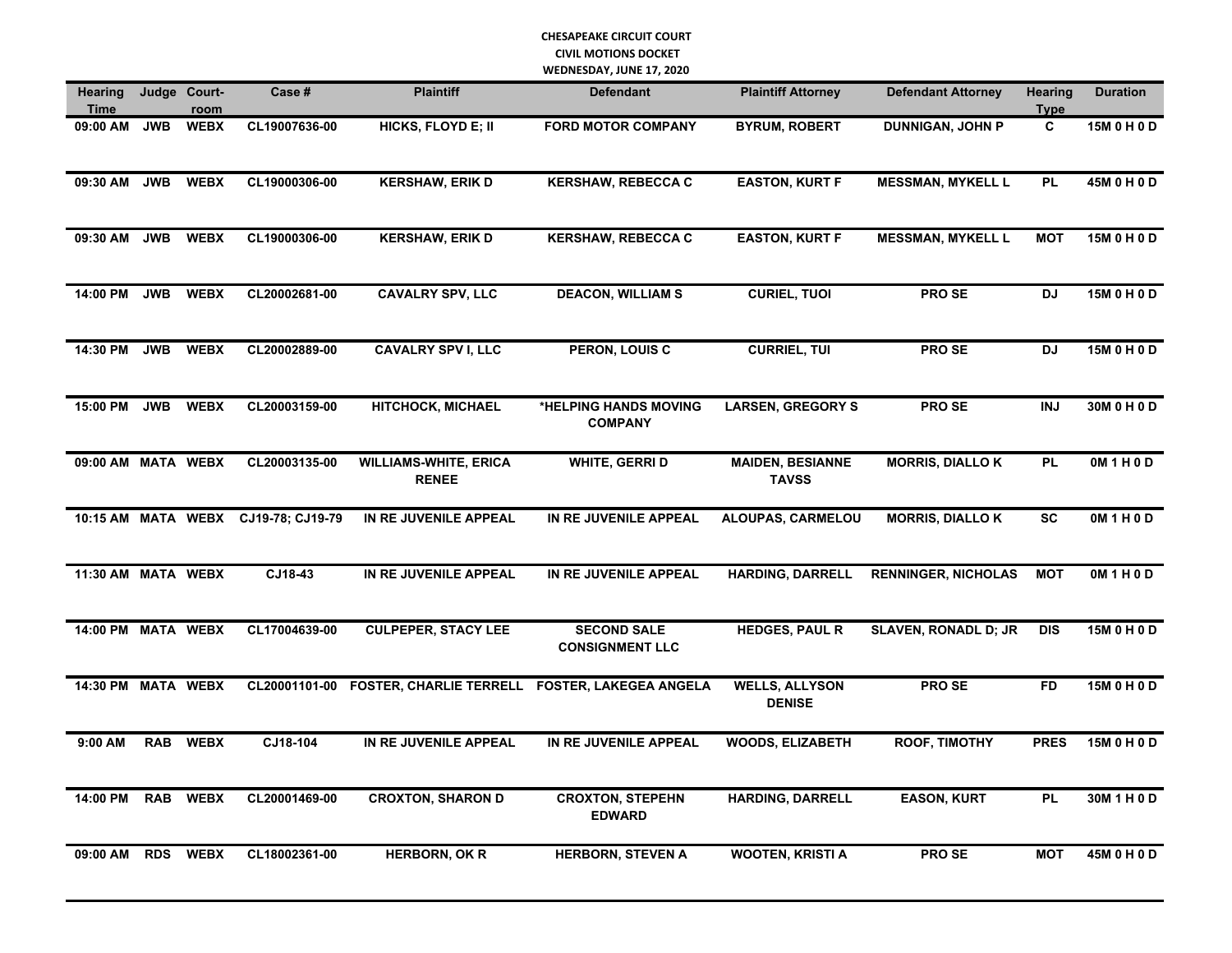## **CHESAPEAKE CIRCUIT COURT CIVIL MOTIONS DOCKET WEDNESDAY, JUNE 17, 2020**

| <b>Hearing</b><br>Time |            | Judge Court-<br>room | Case#         | <b>Plaintiff</b>                           | <b>Defendant</b>                              | <b>Plaintiff Attorney</b>       | <b>Defendant Attorney</b>  | Hearing<br><b>Type</b> | <b>Duration</b> |
|------------------------|------------|----------------------|---------------|--------------------------------------------|-----------------------------------------------|---------------------------------|----------------------------|------------------------|-----------------|
| 09:00 AM               | <b>RDS</b> | <b>WEBX</b>          | CL18002361-00 | <b>HERBORN, OK R</b>                       | <b>HERBORN, STEVEN A</b>                      | <b>WOOTEN, KRISTI A</b>         | PRO SE                     | <b>PRES</b>            | 15M 0 H 0 D     |
| 09:00 AM               |            | RDS WEBX             | CL18002361-01 | <b>COMMONWEALTH</b>                        | <b>HERBORN, STEVEN A</b>                      | PRO SE                          |                            | <b>HEAR</b>            | MHD             |
| 11:00 AM               |            | RDS WEBX             | CL18003329-01 | MITCHELL, CASEY L                          | <b>MITCHELL, MIRIAM SHANTEIL</b>              | <b>PROSE</b>                    | <b>WOOTEN, KRISTI A</b>    | QDRO                   | 15M 0 H 0 D     |
| 11:30 AM RDS WEBX      |            |                      | CL19000399-00 | <b>REDMOND, JULIA A</b>                    | <b>REDMOND, JAMES E</b>                       | <b>WOOTEN, KRISTI A</b>         | PRO SE                     | <b>COMP</b>            | 15M 0 H 0 D     |
| 11:30 AM               |            | RDS WEBX             | CL19000399-00 | <b>REDMOND, JULIA A</b>                    | <b>REDMOND, JAMES E</b>                       | <b>WOOTEN, KRISTI A</b>         | PRO SE                     | <b>MOT</b>             | 15M 0 H 0 D     |
| 11:30 AM               |            | RDS WEBX             | CL19000399-00 | <b>REDMOND, JULIA A</b>                    | <b>REDMOND, JAMES E</b>                       | <b>WOOTEN, KRISTI A</b>         | <b>PROSE</b>               | <b>PL</b>              | 30M 0 H 0 D     |
| 14:00 PM               |            | RDS WEBX             | CL17001659-00 | <b>ST MARTIN, ROBERT M</b>                 | *MCCRACKEN, GREGORY                           | PADULA-WILSON,<br><b>AMANDA</b> | <b>GREGOR, SANDRA S</b>    | <b>HEAR</b>            | OM3H0D          |
| 09:00 AM SJT           |            | $\overline{2}$       | CL20001694-00 | *MARKS, JASON A                            | *ALBRIGHT, DARRIEN J                          | <b>LARSEN, GREGORY S</b>        | PRO SE                     | <b>DR</b>              | 15M 0 H 0 D     |
| 09:00 AM SJT           |            | $\overline{2}$       | CL20003376-00 | <b>RONALD D SLAVEN, JR</b>                 | *POTTER, CHARLES MICHAEL SLAVEN, RONALD D; JR |                                 | PRO SE                     | <b>HEAR</b>            | 15M 0 H 0 D     |
| 14:00 PM               | <b>SJT</b> | $\overline{2}$       | CL16001311-00 | O'NEAL, RACHEAL MARIE                      | <b>COMMONWEALTH</b>                           | PRO SE                          | <b>CAMPBELL, WILLIAM H</b> | <b>OLP</b>             | MHD             |
| 14:00 PM               | SJT        | $\overline{2}$       | CL18007809-00 | <b>JONES, TRENTON A</b>                    | <b>COMMONWEALTH</b>                           | <b>PROSE</b>                    | <b>CAMPBELL, WILLIAM H</b> | <b>OLP</b>             | MHD             |
| 14:00 PM               | <b>SJT</b> | $\overline{2}$       | CL19000580-00 | <b>MACKEY, DWAYNE</b>                      | <b>COMMONWEALTH</b>                           | <b>PROSE</b>                    | <b>CAMPBELL, WILLIAM H</b> | <b>OLP</b>             | MHD             |
| 14:00 PM SJT           |            | $\overline{2}$       | CL19001382-00 | <b>KELLEY, KEVIN DALE</b>                  | <b>COMMONWEALTH</b>                           | JELICH, JOHN W; III             | <b>CAMPBELL, WILLIAM H</b> | <b>OLP</b>             | MHD             |
| 14:00 PM               | ST         | $\overline{2}$       |               | CL19001482-00 ARMSTRONG, ROBERT RAY;<br>SR | <b>COMMONWEALTH</b>                           | <b>PROSE</b>                    | <b>CAMPBELL, WILLIAM H</b> | <b>OLP</b>             | MHD             |